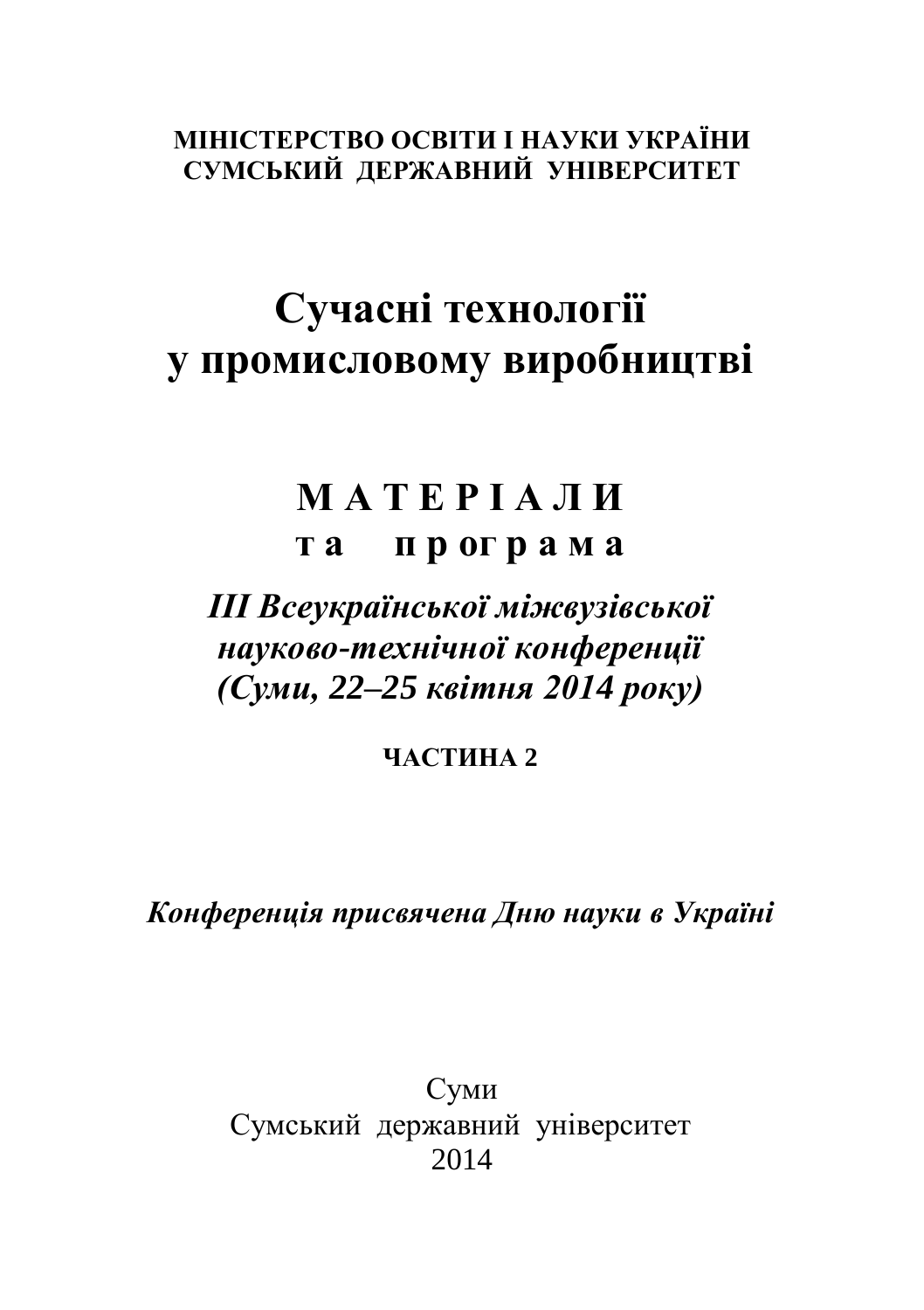## TROUBLE FREE USE AND STABILIZATION OF PIPELINE SYSTEMS

*Kuguk V. A., graduate student, Tkachuk Yu. Ua, associate professor, SumSU, Sumy*

The control of fluid dynamics is essential to ensure efficient, ,reliable and safe operation of pumping systems. A pump puts fluid in motion by adding energy to it. This kinetic energy, observed as pressure, is carried in the fluid and slowly lost to friction in the piping system. Uncontrolled fluid in motion can physically destroy the pump, piping, valves, meters and other system components.

Positive displacement pumps create destructive pulsation and hydraulic shock due to the reciprocating nature of their stroking action, potentially damaging piping and system components. Pulsation Dampeners and Surge Suppressors remove virtually all system shock, enhancing the performance and reliability of fluid flow. Function:

 Protect pumps, piping, valves, fittings, meters and in-line instrumentation from damaging pulsations, cavitation, thermal expansion, hydraulic shock and water hammer.

Prevent destructive pressure surges caused by pump startup and shutdown.

• Prevent hydraulic shock resulting from emergency valve closure and other equipment shutdown.

Prevent agitation, foaming, splashing and degradation of product.

 Ensure accuracy, longevity and repeatability of flow meters and pressure gauges.

 Ensure a smooth steady flow in metering and chemical injection processes.

 Ensure uniform and continuous application in spraying and coating processes.

 Ensure proper measurement, flow and filling applications of food and pharmaceutical products.

 Ensure consistent flow when dosing, blending or proportioning process additives Ensure a smooth transfer of viscous or abrasive fluids.

Surge suppressor is a one commonly used solution for controlling hydraulic shocksurge suppressor. This device is similar in construction to a pulsation dampener but sized and installed differently. The surge suppressor acts as a reservoir or accumulator to absorb and release fluid as needed. By doing so, it controls the rate of velocity change to a level slow enough to prevent water hammer.

Three guidelines must be followed when using surge suppressors to prevent or minimize water hammer:

• The device must be located in the correct area.

It must be sized properly to accumulate the correct amount of liquid.

It must be pre-charged with nitrogen to provide the proper shock control.

Positive displacement pumps contain an inlet valve that alternately opens and closes, creating an acceleration and deceleration of fluid into the pump. Inlet